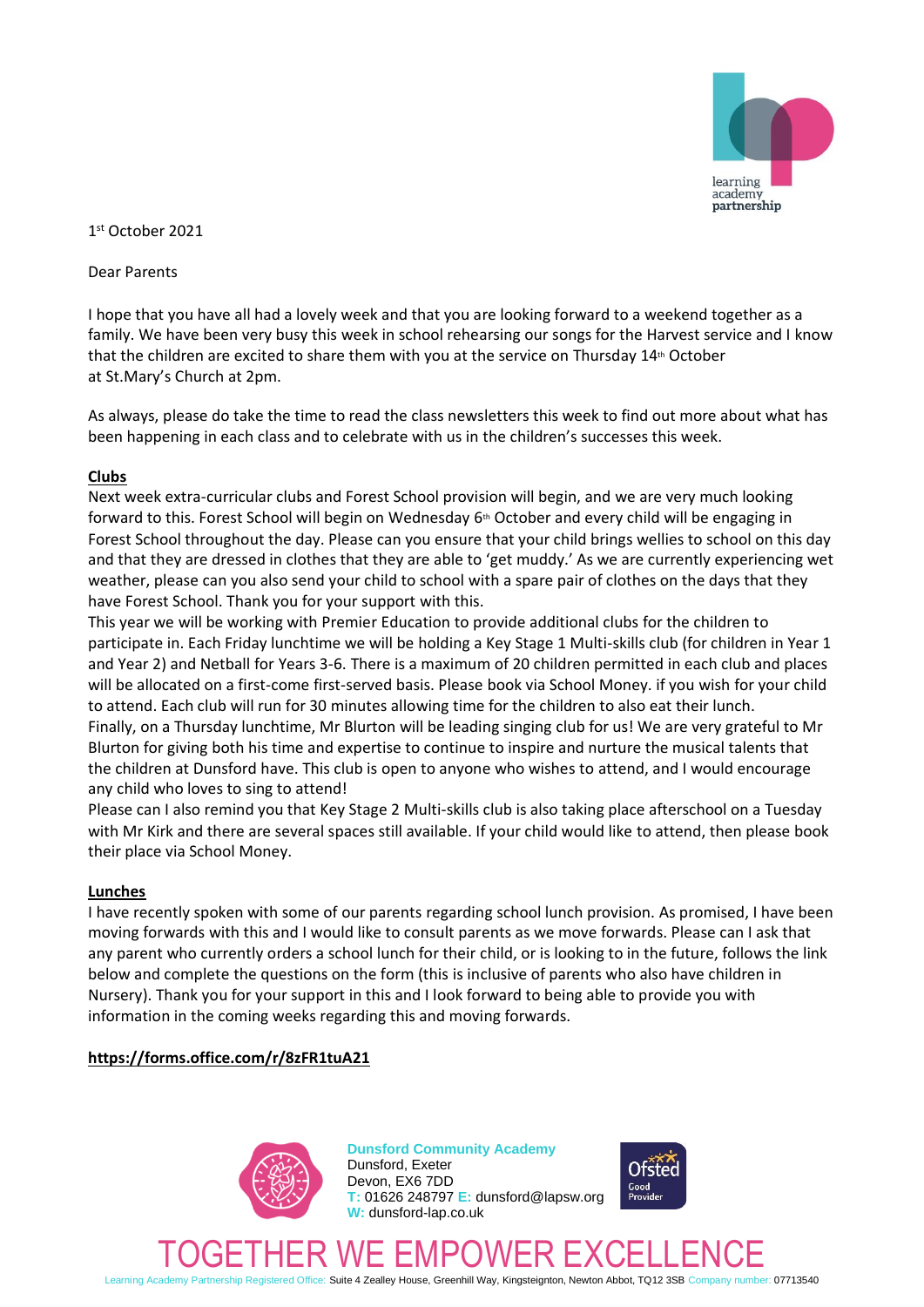

## **Residential**

I would just like to take this opportunity to inform the parents in Year 5/6 that we are currently working with All Saints Marsh C of E Academy (our hub sister school) to plan a Year 5/6 residential. I will be communicating with you in the coming weeks with further information regarding the place of the residential, dates, costings etc. We recognise the importance of these experiences for the children this year, especially following the last few years where such experiences have not been able to happen, and we are excited to be able to organise a residential this year.

### **School Council and Eco Council**

I would like to begin to work with the School and Eco Council once again to look at ways in which we can continue to develop our school, support the community and support charitable causes within the wider world. I am inviting children to express an interest in either joining the School Council or the Eco Council. Some children who are already part of these groups may wish to continue and we welcome new members and their ideas. If your child is interested in taking part in either of these groups, please support them in writing to me to outline which group they would like to join, why they would like to join and what ideas they feel that they can bring. I look forward to reading many different letters!

## **Silver Stories**

I am excited to share with you that we are currently in the process of becoming a Silver Stories school! The aim of the Silver Stories project is to connect generations and share in a love of stories. The project connects schools with older generations of people who do not have very much social interaction and works to both support children with a love of reading while also combatting isolation and loneliness and bringing joy into people's lives. I am looking forward to this project beginning (and growing) and I will be sharing with you news regarding this. It is a wonderful project to be involved with and I am looking forward to seeing the benefits for both the children and people who we will be working with.

# **Communication**

Thank you all for your ongoing communication with us here at school. As I have previously stated, we value feedback from our parents as this enables us to continue to move forwards and grow as a school community. Please can I remind you that when communicating with school staff it is important to remain calm and respectful. We recognise that some things that you will need to discuss with staff will sometimes be emotional. However, it is important that we continue to all work within our school values in order to ensure effective communication. Thank you for your support with this.

I wish you all a wonderful weekend.

Yours sincerely

Mrs. Guntrip

Mrs Guntrip Head of Academy